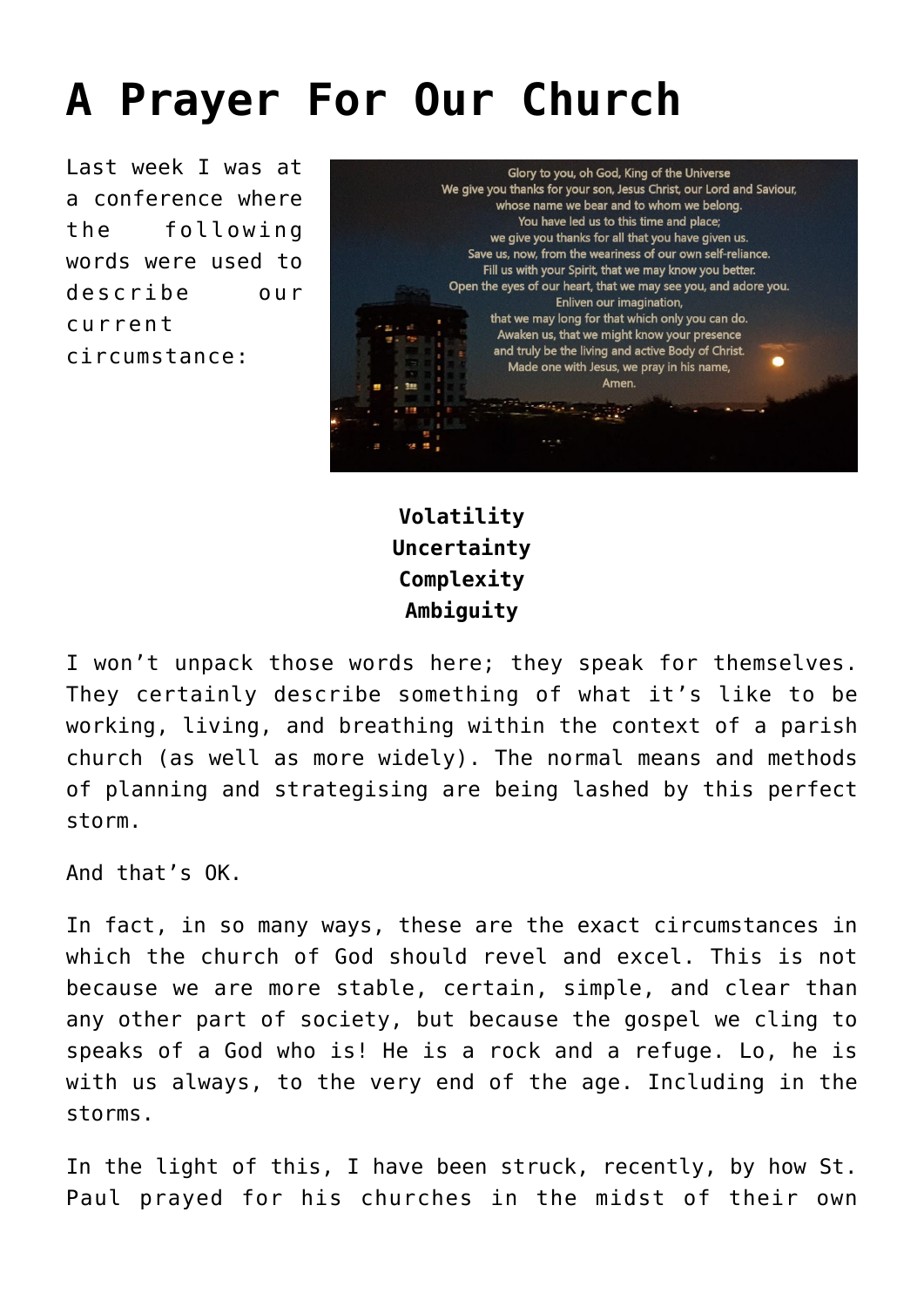volatile, uncertain, complex, and ambiguous days. He didn't pray, first and foremost, for a change in their circumstances; he prayed for an opening of their eyes to *see* and *know* the one who is *with* them in all things.

*<sup>16</sup>I have not stopped giving thanks for you, remembering you in my prayers. <sup>17</sup>I keep asking that the God of our Lord Jesus Christ, the glorious Father, may give you the Spirit of wisdom and revelation, so that you may know him better. <sup>18</sup>I pray that the eyes of your heart may be enlightened in order that you may know the hope to which he has called you, the riches of his glorious inheritance in his holy people, <sup>19</sup>and his incomparably great power for us who believe. Ephesians 1:16-19a*

## This is my prayer for the church, also.

*<sup>9</sup>…since the day we heard about you, we have not stopped praying for you. We continually ask God to fill you with the knowledge of his will through all the wisdom and understanding that the Spirit gives, <sup>10</sup>so that you may live a life worthy of the Lord and please him in every way: bearing fruit in every good work, growing in the knowledge of God, <sup>11</sup>being strengthened with all power according to his glorious might so that you may have great endurance and patience, <sup>12</sup>and giving joyful thanks to the Father, who has qualified you to share in the inheritance of his holy people in the kingdom of light. Colossians 1:9-12*

We *have* so much. We have theological and teaching resources. We have freedom to worship, and people to proclaim the word of life. We have resources of time and money. We have the necessary institutional frameworks. We absolutely have the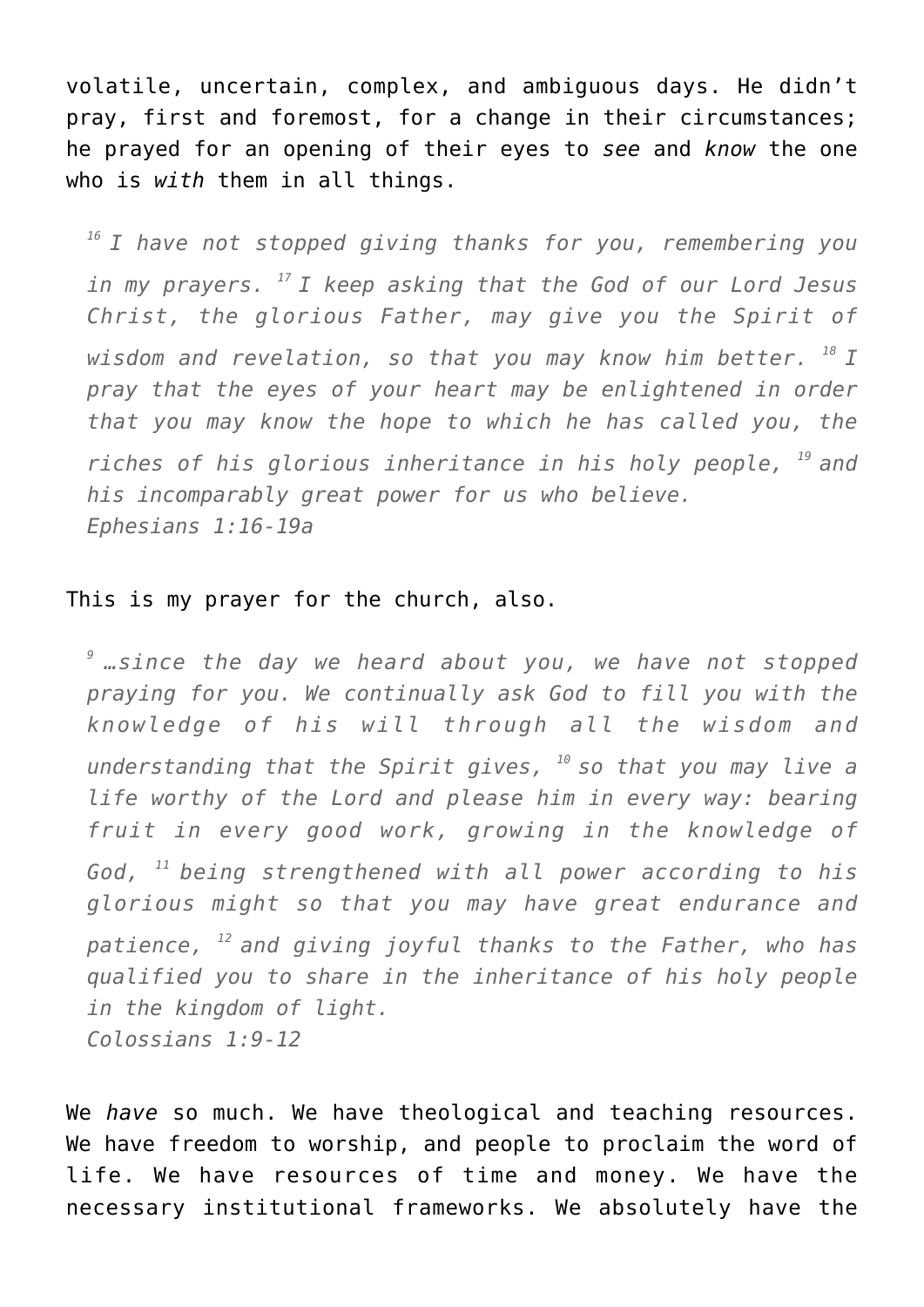*opportunities* to serve, care, and speak of the way of Christ. We might pray for more of these things, but we have them already.

Our plate is full, so to speak. What we *need* is a desire to eat and drink of that which has been given to us. This is eucharistic mystery: "Whoever eats my flesh and drinks my blood; has eternal life and I will raise them up on the last day" (John 6:54). We are happy to arrange the room, set the table, even welcome and serve the dinner guests; we have planning meetings and strategy documents and even some slick slideshows to prove it! We would do it all, but one thing we lack: to sit down and *eat and drink* of Jesus himself.

Oh that we would behold him. See him. Know him better. Yearn for him. Long for him. That we would be in *orbit* around him and have *confidence* that when he is known, and followed, as the Way, Truth, and Life, then – and *only then* – will the life-filled kingdom of God be on earth as it is in heaven.

So "open the eyes of our heart", Lord! Just as Paul prayed long ago. Give us the Spirit by which we may see you and *know* you. *Enlighten* us with a revelation of how you are with us, and call us, and shape us, and change us, and move us. *Awaken* us, Lord, to the truth of who you are. *Enliven* us that we might overflow with the marks of the one to whom we belong. The rest of it will come from that. Without that, the rest of it is wearying and ultimately worthless; and I think we know that in our hungry spiritual bellies.

To that end, I've written a prayer for the church communities to which I belong. It's not particularly precise or poetic, but I wonder if you might join me in praying it with me each day as we head quickly towards advent, the season in which we wait for the Lord. We *will* wait for the Lord.

**Glory to you, oh God, King of the Universe We give you thanks for your son, Jesus Christ, our Lord and**